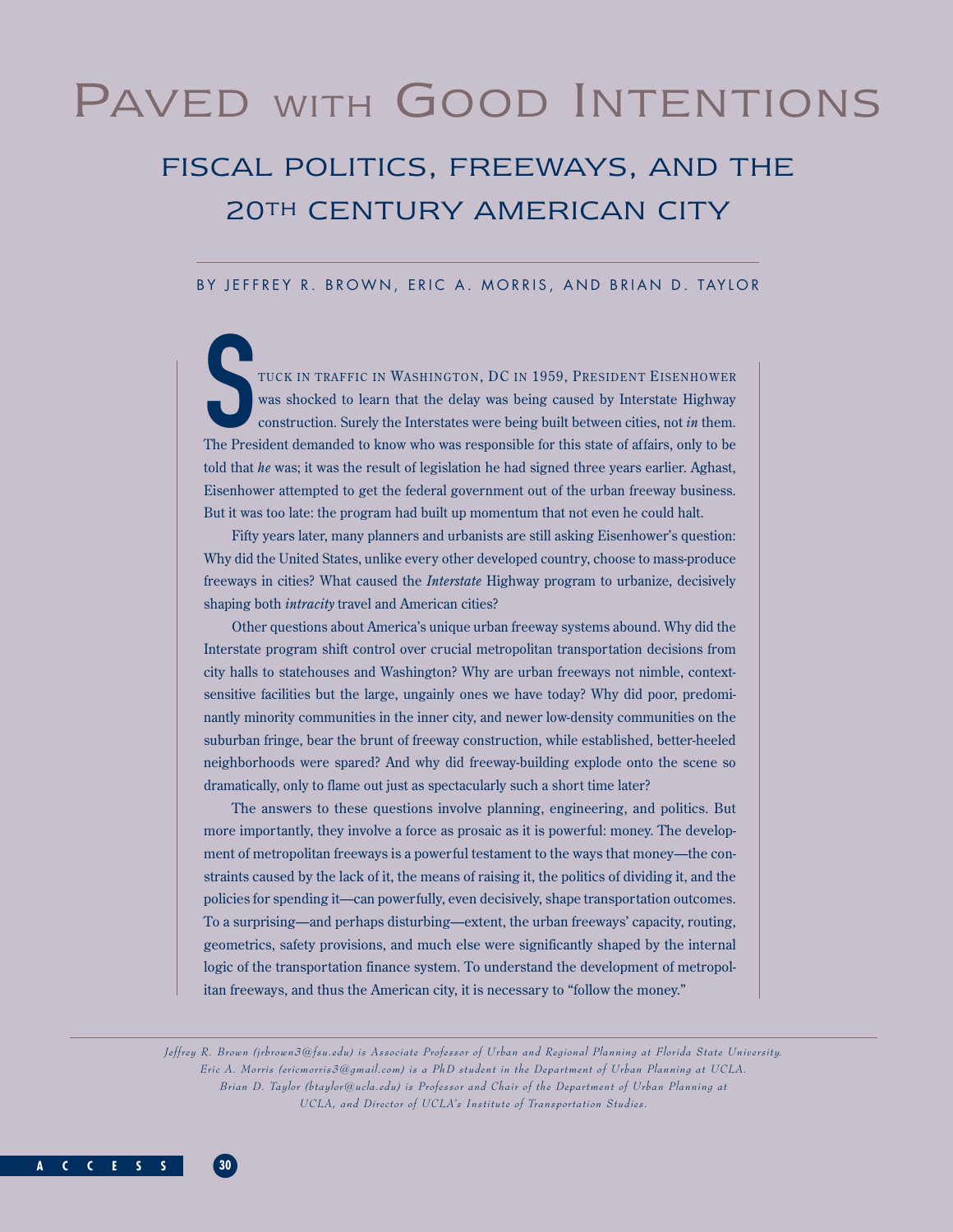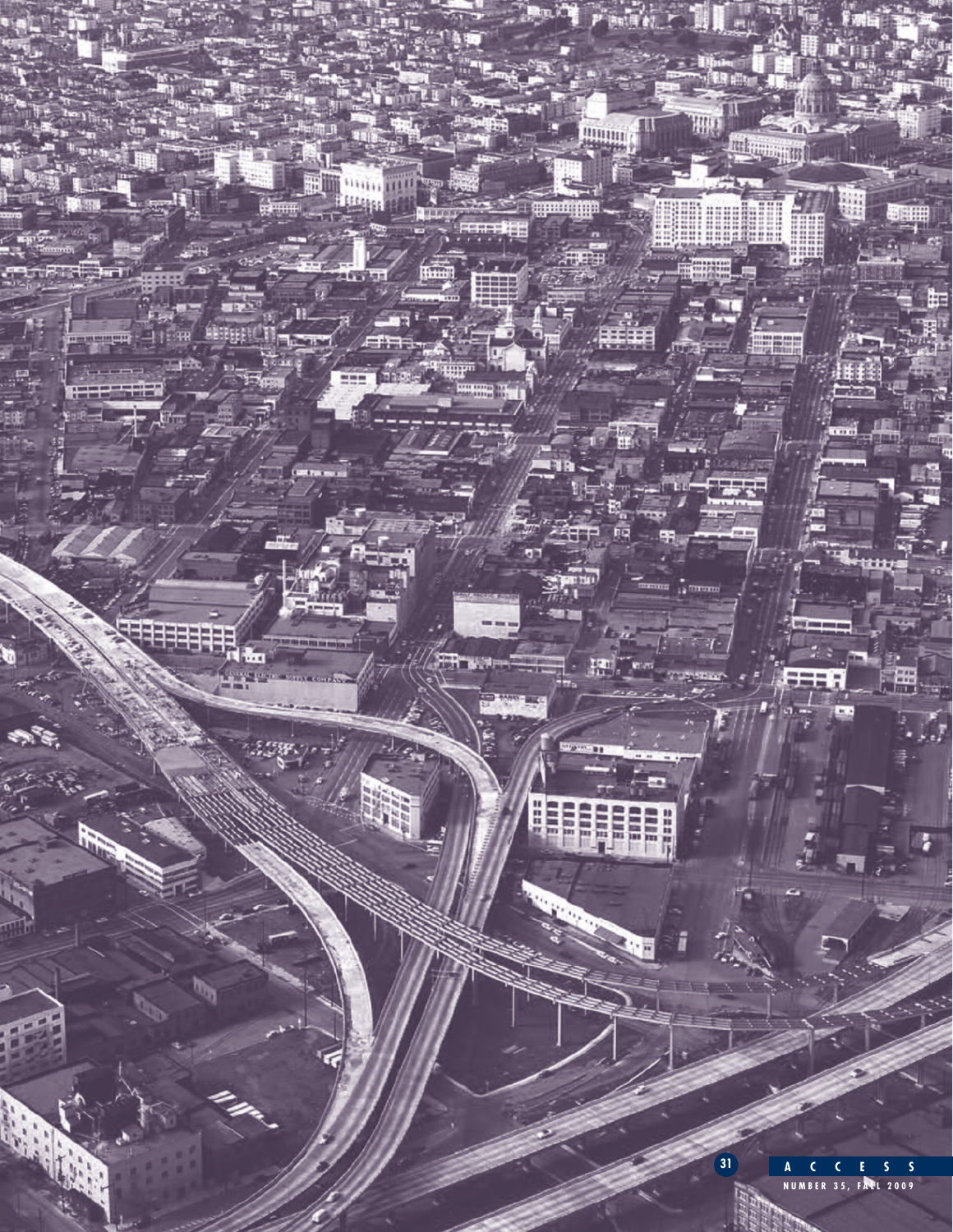

#### **PLANNING FOR CARS IN CITIES**

In the early years of the 20th century, urban transportation was funded at the municipal level. Property taxes and special assessments paid for street networks. Since these taxes were levied and collected locally, local officials had authority over the transportation system.

Thus it was municipalities, armed with locally-generated revenue streams, that struggled to cope with the tidal wave of automobiles that flooded city streets as the car became a mass market good. Auto registrations rose from 8,000 in 1900, to half a million in 1910, to over 8 million in 1920, to over 22 million in 1930—a more than 2,700-fold increase in just 30 years. In an effort to deal with the congestion that resulted, cities hired consultants from among a small coterie of planners and engineers to map out plans to accommodate the car. These consultants, who included planning pioneers like Harland Bartholomew, Charles Cheney, and John Nolen, usually recommended operational fixes like widening and standardizing streets, eliminating jogs and dead ends, installing traffic signals, funneling traffic onto main thoroughfares, and segregating different types of traffic (i.e. streetcars, autos, trucks, and pedestrians). For a time these measures provided congestion relief, but the ever-increasing number of autos meant that more radical approaches were soon needed.

Planners proposed one such approach: a new type of road that adapted design principles from facilities intended for recreational motoring. In the late 1800s, real estate developers discovered that access to parks could boost property values. To capitalize on this they built "parkways," roads that scenically linked their developments to nearby open space. The builders of parkways took advantage of two crucial design features. *Limited access* to the roads prevented slow-moving vehicles from unpredictably entering and exiting the traffic stream. This meant less disruption to traffic, a reduced risk of collisions, and less cluttering of streets. *Grade separation* at intersections eliminated the need to stop at cross streets, increasing speeds on both roads and effectively doubling the parkways' vehicular capacity. Transportation planners incorporated these features into plans for a type of facility that, it was thought, would be the permanent solution to urban traffic woes. The relatively free movement of vehicles on these proposed roads led to their eventual name: "freeways."

Where parkways were recreational facilities, early plans for freeways were utilitarian, designed to untangle the jams of autos, streetcars, trucks, buses, and pedestrians that cluttered American cities. They envisioned roads far different from those we know today. These freeways would have had fewer lanes (typically four), lower design speeds (usually 45 mph, though by the 1930s most new cars were capable of going much faster), and smaller, simpler interchanges. Building them would have required displacing some homes and businesses, but far fewer than were eventually displaced to accommodate the much larger freeways eventually constructed. The early freeway plans also called for dense networks of highways, with an eye towards dispersing traffic, not concentrating it on a few large facilities. And land use was integral to many of the early plans; the freeways were designed to cut with the urban grain, not against it. Proposed joint highway/real estate developments were not uncommon, and in some cases freeways were to be multi-modal, with transit vehicles traveling in the medians. Finally, some early plans called for gridiron as opposed to radial layouts to disperse traffic across rapidly decentralizing cities.

**A C C E S S 32**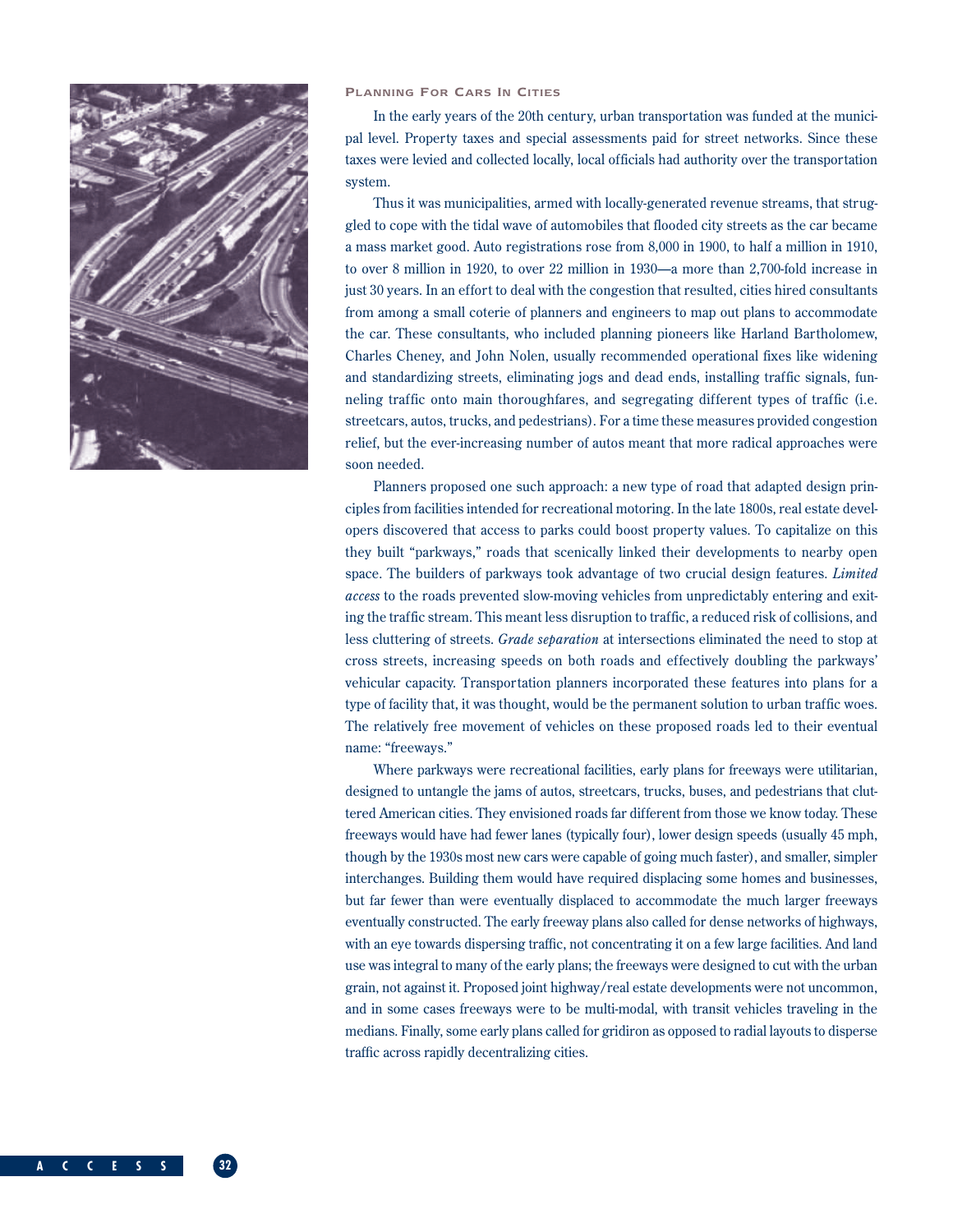

# **SHOW ME THE MONEY: FINANCE DRIVES PLANNING**

Most cities had the technical and financial means to widen their streets, install traffic signals, and carry out other operational fixes. But they lacked the means to shoehorn extensive freeway systems into dense urban areas. One problem was that the tax instruments available to local governments were not appropriate for the task. Local governments had the authority to levy taxes and special assessments on property and businesses, but not, for example, on fuel. The property tax is a sensible mechanism for financing local streets and roads, because these streets link individual land parcels to the world and help give them value. It is thus logical for property owners to help pay for local street construction. Freeways, however, affect the value of property across the entire metropolitan area, not just of nearby parcels. This makes it hard to justify special assessments on freeway-adjacent properties, since the majority of a freeway's benefits accrue to travelers and landowners over much larger areas. (Indeed, being too close to a freeway can *lower* land values, particularly for residential property.) And in any case, property tax revenues were inadequate for building even relatively modest freeway facilities, much less networks of them.

A potential solution to these problems emerged in the 1920s with the development of the gas tax. As a way to finance freeways, gas taxes had much to recommend them: they placed the tax burden on users of the system, they were relatively easy to administer and collect, and they were robust. Property tax revenues nationwide plummeted 72 percent during the Depression years of 1930 to 1939, but fuel consumption and its associated tax revenues proved surprisingly resilient. Except for a small dip at the beginning of the Depression, fuel consumption rose every year until World War II.

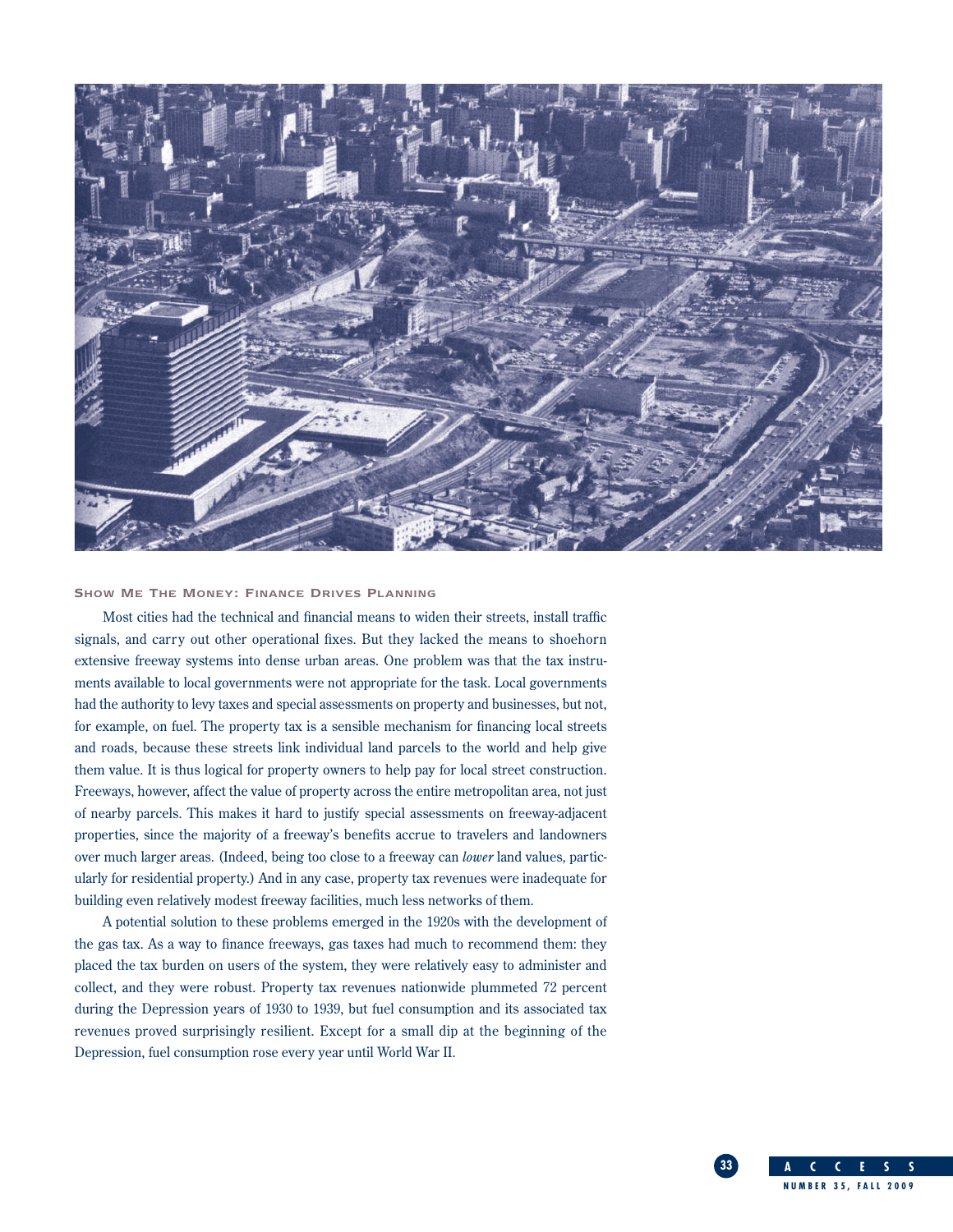

But the gas tax had one key drawback for cities: the revenues were collected at the state and later the federal levels. Accepting outside funding would mean accepting outside control. City officials thus faced the Hobson's choice of giving authority over metropolitan freeways to the states, or foregoing most of their ambitious plans. With congestion worsening, city officials had to act. So in the dozen years following the Second World War most cities ceded authority over the planning, development, and operation of urban freeways to state highway departments and the engineers who staffed them.

Transferring control from municipal to state (and later federal) authority needn't have meant abandoning the locally-developed metropolitan freeway plans. But with state money and state authority came state ideas. State highway departments had a rural orientation; they were primarily responsible for rural roads and their engineers were disproportionately from rural areas. The state highway engineers typically focused on high-speed farm-tomarket and intercity access, increasing access to remote areas, rural economic development, and reducing rural road accidents. They also sought to maximize traffic flows on new highspeed facilities; in the eyes of state highway engineers, the challenge facing rural roads was not that they attracted too much traffic but that they often attracted insufficient traffic to justify the investment.

For the most part state highway engineers lacked a holistic view of freeways' place within the larger urban organism. Context, land use, and multi-modalism were largely absent from their plans. For example, many early freeway plans called for frequent interchanges in order to alleviate the burden of traffic spillover on nearby streets, but state highway engineers sought to minimize the number of interchanges in order to speed traffic, discourage short trips, and reduce costs. This rural-centered focus on high-speed superhighways, even in cities, was gradually etched in stone and would become—for better or worse—a hallmark of the Interstate system.

### **RAMPING UP THE PROGRAM: THE GENESIS OF THE INTERSTATES**

Though the state departments of transportation took over most metropolitan highway planning in the late 1940s and early 1950s, during World War II and the years that followed little progress was made in building freeways either within or outside of cities. The national Interstate Highway System was adopted in 1944, but the program lay nearly dormant for over a decade. The dearth of freeway building at either the state or federal levels was largely due to a lack of funds. Only California surged ahead with state construction of metropolitan freeways, which is one reason its model of state-directed urban freeway development would later be copied nationwide. California's pioneering role can be traced to finance: to pay for its freeways the state passed steep tax increases on fuel and trucks in 1947.

In contrast to California's decisive action, it took a dozen years of false starts and dead ends before the financing system for the massive national network could be crafted. That schema required the cobbling together of a diverse coalition of interests to support the substantial tax increases needed to fund the system. In political terms, the creation of this coalition was a triumph. But in transportation terms the outcome was decidedly mixed. The final, landmark legislation that turned the beliefs of state highway engineers into "facts on the ground" also sounded the death knell for the vision of the early metropolitan transportation planners, and introduced financial incentives that would have important unintended consequences for urban freeway development.

**A C C E S S 34**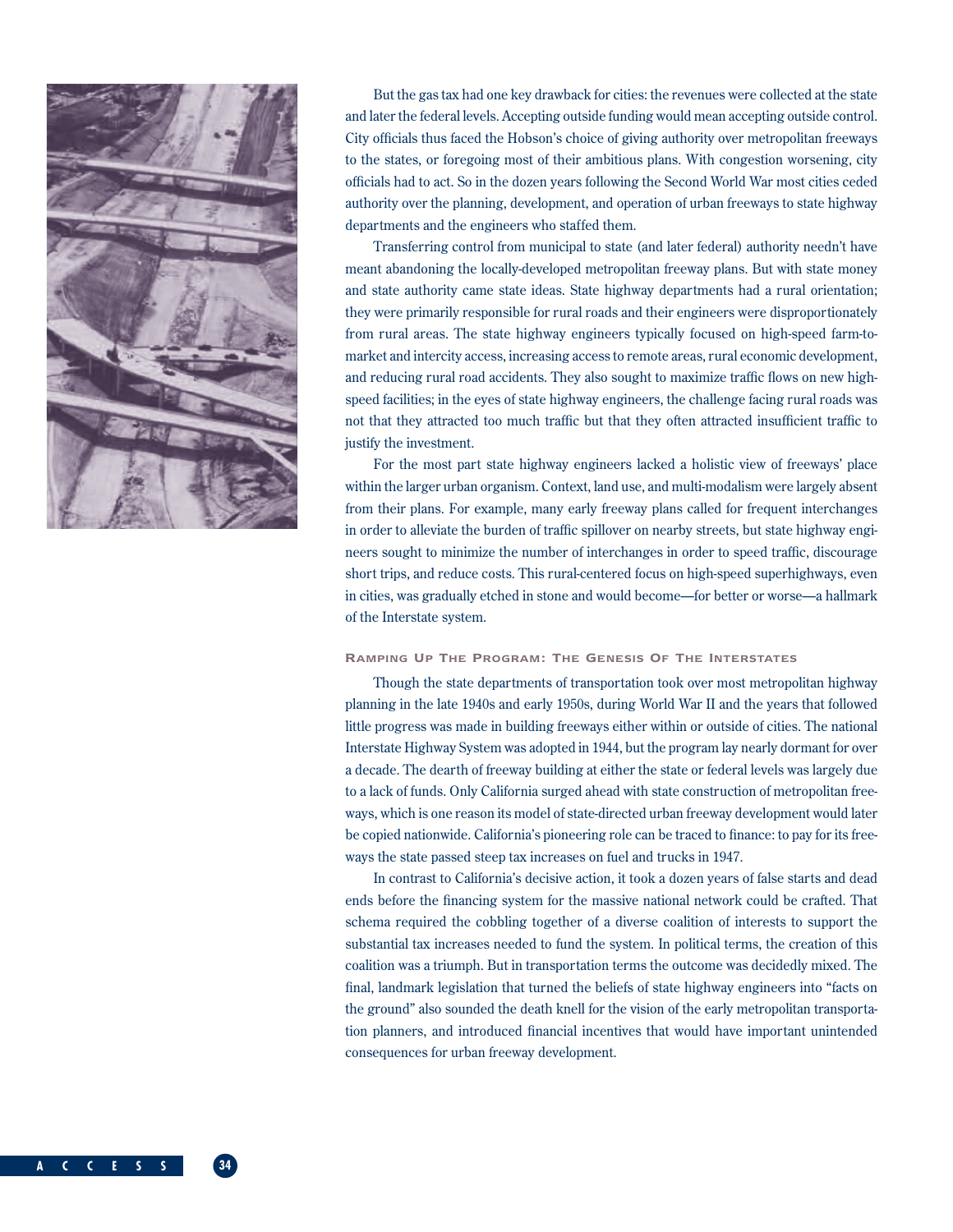In 1955, Congress soundly defeated yet another piece of legislation to fund the Interstates. A year later, similar legislation easily passed both houses and was signed into law. Why did Congress have such a sudden change of heart? First, the 1955 bill faced opposition from the rubber, petroleum, trucking, and intercity bus industries, as well as the Teamsters and the American Automobile Association. The former organizations objected to proposed tax increases on fuel and tires. The trucking industry protested that taxes on diesel fuel and other levies on heavy vehicles were too onerous; the AAA protested they were too light.

In addition, urban members of Congress were generally uninterested in what was widely perceived as a rural intercity highway bill. The original Interstate highway plan adopted in 1944 had explicitly left the urban portions of the system unplanned, with the routes to be located and designated later. While this deference represented an enormous tip of the hat to urban transportation planners, it also meant urban legislators failed to grasp the implications of the proposed freeways for their districts. In order to capture the imagination (and support) of urban congressmen, in 1956 federal highway officials hastily sketched out the urban segments of the system. In a planning process lasting only eight months, deference to local transportation planning and urban concerns was cast aside and routes were hurriedly laid out for one-size-fits-all superhighways through cities large and small around the country.

To overcome opposition to the tax increases, the congressmen, federal highway officials, and interest group members (particularly from the construction industry) who formed the core of the interstate lobby created the Highway Trust Fund. The Trust Fund guaranteed that all new revenues from fuel and other taxes would be dedicated only to highways. Dedicating the revenue secured widespread political support, even from the interests being taxed, and at the same time conjured an up avalanche of money. But it also narrowed the possibilities for freeway building. Dedication of money to the Trust Fund, for example, meant that plans including transit were jettisoned in favor of highway-only facilities.



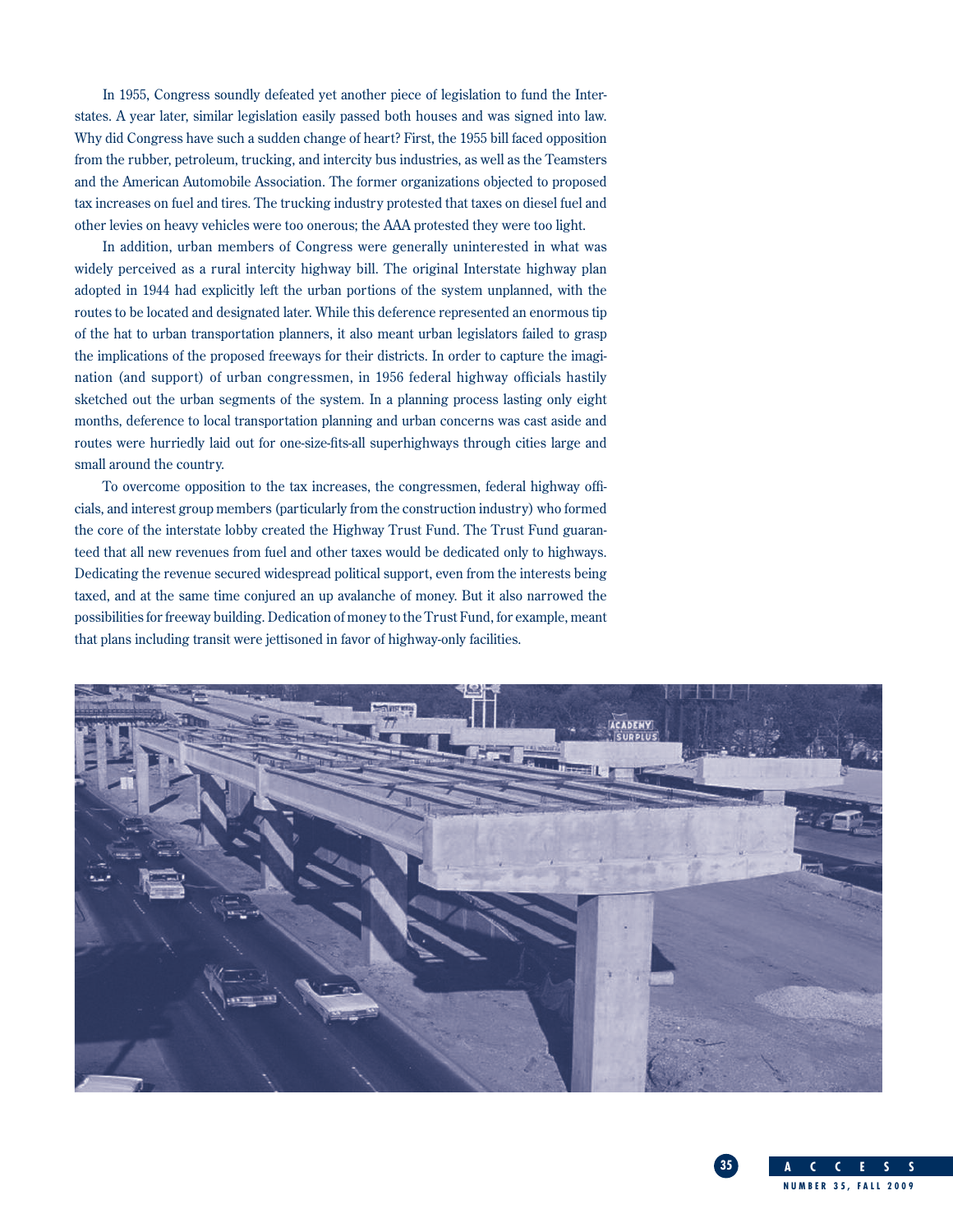

The rules governing the financing of the system had other important effects. Prior to the Interstate program, the federal government had matched states' expenditures on federal-aid highways on a 1:1 basis. Beginning in the early 1950s this ratio began to rise, reflecting bi-partisan enthusiasm for highway development and a fear that states might not prioritize Interstate construction. Finally, the 1956 legislation settled on a terrifically generous 9:1 match. This meant that states could best leverage their transportation dollars on Interstate spending. Predictably, to maximize the buying power of their revenues, states all but dropped plans for smaller, less invasive complementary facilities and concentrated their resources on new Interstates.

To create a limited system of superhighways, the federal legislation capped the centerline mileage of Interstate highway each state was permitted to build. While this was perhaps a sensible way to manage the extent of the system, the limit encouraged states to concentrate traffic onto sparse networks of freeways, in a sharp contrast to what was proposed by early metropolitan freeway plans. Moreover, while capping mileage, the federal government did not cap expenditures; this encouraged the building of roads with as many lanes and bells and whistles (weaving sections, elaborate interchanges) as possible. The resulting sparse networks of very high-capacity urban freeways disrupted cities more than the planners' original vision of denser, smaller, often multi-modal networks would have.

Financial considerations also dictated that during the early years of the program the Interstates were built with terrific haste. The increases in fuel and other taxes brought in so much money in the decade after 1956 that state highway engineers literally couldn't build planned freeways fast enough; states were forced to quicken the pace of Interstate construction for fear that unused funds might be reallocated. This decade of rushed freeway construction offered planners and engineers limited opportunity to learn from their mistakes.

Financial incentives also helped to ensure that the burden of freeway construction fell disproportionately on lower-income neighborhoods. While freeway builders had lavish funding at their disposal in the early years, their desire to quickly complete as much mileage as possible drove them to start with the inexpensive low-hanging fruit: suburban segments (which required minimal displacement of existing homes and businesses) and routes through lower-income central city neighborhoods (where land costs were lower and organized political opposition was weaker). Higher-cost routes, by contrast, were often moved down in the queue. But by the time these more expensive (and often controversial) segments were ready for construction, money had begun to run short and the freeway-building program was winding down. Thus many of these routes (like a planned freeway through Beverly Hills) were shelved and never built.

#### **END OF THE ROAD**

The rapid ascent of freeway-building was matched by an equally rapid demise. By the mid-1970s, only 20 years after the program commenced, urban freeway construction had slowed to a trickle, even though the system remained well short of completion.

In part the urban freeways were stopped due to "freeway revolts." Spearheaded by the nascent environmental and social justice movements, agitation against freeways took place in cities like Baltimore, Boston, Los Angeles, New Orleans, New York, Reno, and San Francisco. In some cases the anti-freeway movement scored spectacular successes, using popular and political pressure to block highway projects. Environmental legislation like the National Environmental Policy Act(NEPA), which was signed into law in 1970, shapes transportation planning to this day thanks in part to popular discontent with freeway-building.